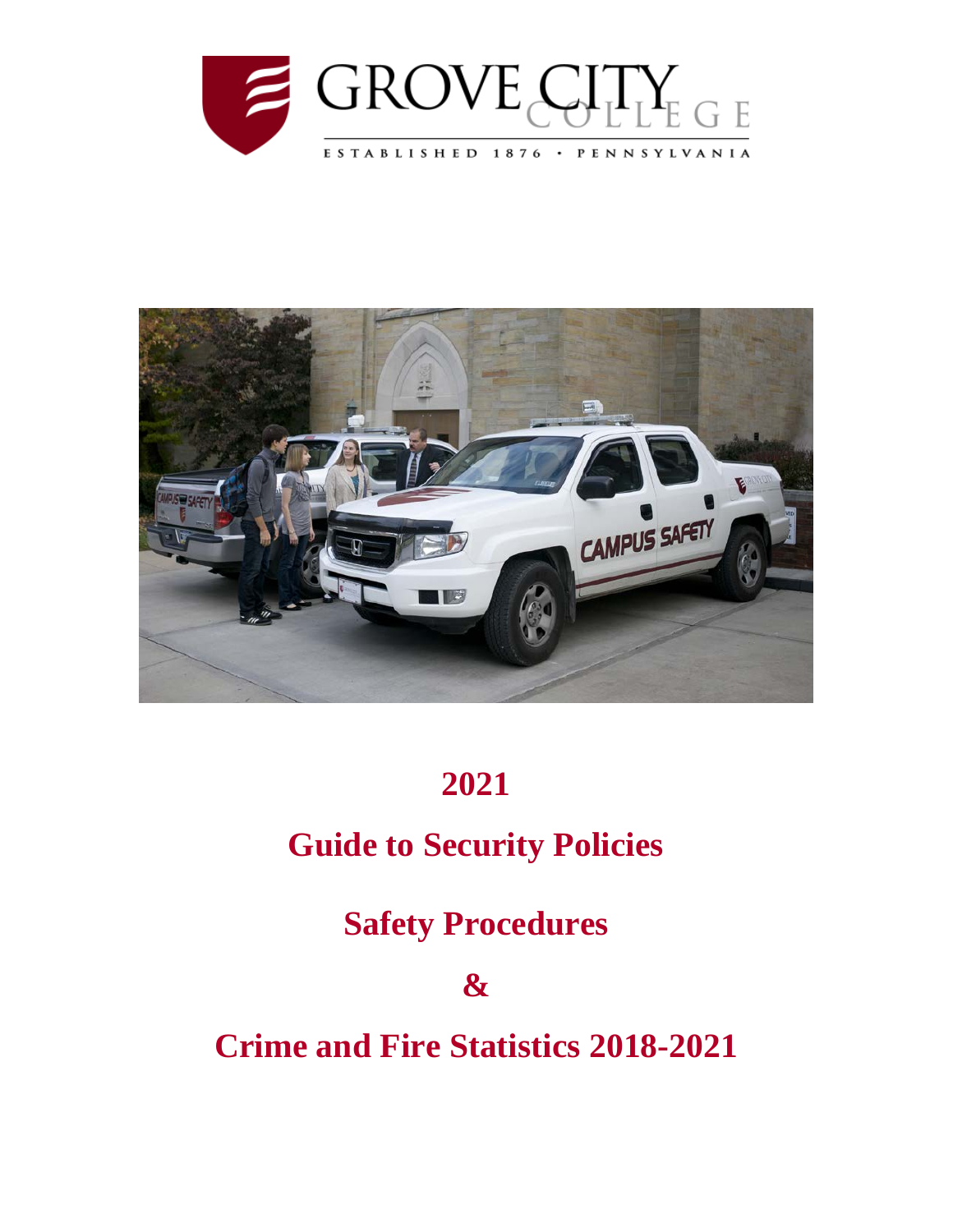#### **Campus Safety - General Security Information**

#### **Security at Grove City College**

Grove City College is an independent four-year liberal arts institution located in Grove City, Pennsylvania. Situated in a small community with a population of 8,000, it is located 60 miles north of Pittsburgh. The town has diversified industries, is a strong church community and has great pride in its College. At present there are approximately 2,300 full-time and 85 part-time undergraduate students and 445 full-time and 84 parttime employees at Grove City College.

For more than 135 years Grove City College has emphasized academic excellence and has enjoyed a strong reputation for quality education in a thoroughly Christian environment. This has allowed the College to attract students and staff who have strong moral values, which lead them to respect each other as well as the property of others. The College has had a reputation for enjoying a safe and secure campus. The College provides this pamphlet in compliance with the Pennsylvania Uniform Crime Reporting Act. It also is voluntarily reporting this information under the Student Right-To-Know Act even though it is not required to do so, as the institution does not receive any federal funding.

#### **Security Personnel:**

Answering to the Vice President for Student Life and Learning, the Campus Safety Department is responsible for maintaining a safe and secure campus environment. The Campus Safety Office is centrally located in Crawford Hall and officers are on duty 24 hours/day.

The Safety staff includes a Director, Assistant Director, Sergeant, Office Manager, eleven full-time officers, and three part-time patrolmen. Additional supplementary personnel are engaged for special events on campus that generate many visitors and traffic. Campus Safety Officers are trained professionals in Act 120 (PA municipal police training) and/or Act 235 (application of force training), First Aid, CPR and AED. All have experience in security, law enforcement, public safety or the military.

Campus Safety personnel are primarily responsible for the safety and security of the campus community and the enforcement of campus rules and regulations. Campus Safety staff members are not sworn law enforcement officers. All uniformed officers are trained and authorized to carry pepper spray. Many Campus Safety personnel are authorized to carry lethal weapons to defend the campus community from violent criminal activity. In its discretion the College will immediately and directly report criminal incidents to the Grove City Police and/or Pennsylvania State Police. The College enjoys a close, cooperative relationship with these and other regional emergency service agencies. If Grove City College students become involved in criminal incidents occurring off campus, these agencies often contact College officials.

The campus is monitored and evaluated 24 hours a day by safety personnel on foot, in vehicles and on bicycles. Closed circuit television cameras record activity in many parking lots and other public locations. Safety personnel are equipped with portable radios and cell phones which provide constant communication to all parts of the campus, as well as direct communication with the Grove City Police Department and local ambulance service. Cell phones provide the ability to communicate rapidly with Mercer County 911, the State Police and the local fire department.

Safety Officers respond to all health emergencies, injuries and accidents reported on campus. Depending upon the circumstances, Officers will provide or arrange for emergency transport and medical care at the Zerbe Health and Wellness Center or at the Grove City Medical Center.

#### **Procedures:**

Students and employees are encouraged to report immediately all criminal acts or other emergencies to the Campus Safety Department. Reports can be made directly to the office in Crawford Hall or by phoning the Safety Office at 724-458-2111 or the Emergency line at 724-458-3000 (staffed 24 hours a day). Emergency phone numbers are prominently listed on the inside front cover of the student handbook as well as in other publications and locations around campus. Freshmen students are also instructed to program the Campus Emergency number into their phones during one of the first meetings held on campus. A Campus Safety officer responds to and investigates all incidents reported.

#### **General Security Measures and Policies**

Including the Safety staff, approximately 525 faculty,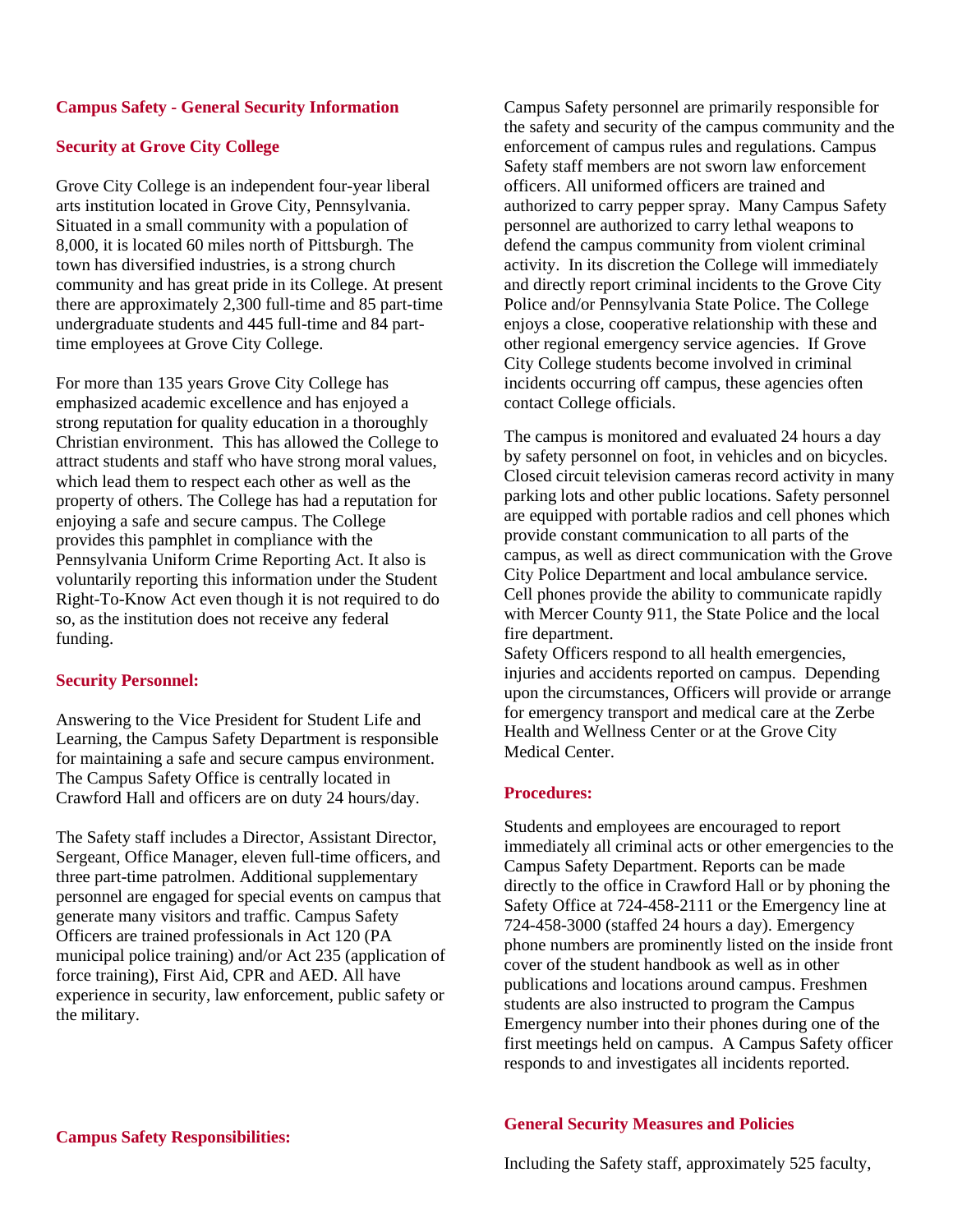administration and staff are employed by the College. Together they comprise a large network committed to serving students and to maintaining a safe and secure community.

Classroom buildings are monitored informally during the daytime by faculty and staff members who work in those buildings. During evening hours some classroom buildings are open to the general population. They are used for organizational meetings as well as to study. Adult and/or student staff are employed to monitor the buildings and those individuals or groups who use the facility. Other facilities may be open on an as needed basis. Reservations for the use of campus facilities must be made in advance with the Campus Events Coordinator.

An escort service is available from dusk to dawn during the academic year for any member of the College community who desires to be escorted from one place to another on the campus. An escort can be obtained by contacting the Campus Safety Department at 724-458- 2111, or by activating one of many emergency call boxes located throughout the campus. A Campus Safety staff member is dispatched when a request is received.

The campus grounds are evaluated routinely to ensure security and safety at Grove City College. Wooded areas are cleared out periodically in order to enhance the safety of students, employees and visitors. Outdoor lighting is also evaluated on a routine basis.

Soliciting is not permitted in residence halls, and College rules state that salespersons must have approval of the Vice President for Student Life and Learning to be elsewhere on campus. College rules permit visitors to campus only if they have a student, departmental or faculty host or if they are attending a public event. In reality, however, it is impossible to secure an open campus from all visitors. Additional security measures observed with respect to residence hall access are discussed below.

Registration is required for all vehicles of administration, faculty, staff, students and visitors. Visitors may request a free temporary vehicle registration 24/7 by contacting Campus Safety. Safety Officers routinely ticket unregistered vehicles parked on campus. Failure to respond to a ticket may result in the offending vehicle being towed at the owner's expense. Many parking lots and other public areas are monitored by CCTV cameras to discourage crime or mischief.

The Grove City admissions application does ask applicants about prior criminal convictions, and all employees and faculty undergo a criminal history check prior to hire. The College endeavors to enroll students and to hire employees who are people of good character.

The possession and/or use of any type of weapon (gun, knife with blade longer than 4", etc.), except by law enforcement or authorized Public and Campus Safety personnel, is not permitted on the Grove City College campus. The Safety Department maintains a log of all crimes and fire related incidents that are reported to them. This log is available to the public during business hours at their office in Crawford Hall.

The College also maintains a counseling center that includes an on-call counselor 24/7 in the event a student requests to talk to one, or if a member of the Student Life & Learning team or Campus Safety team feel a student may be at risk of self-harm or harm to others.

#### **Student Housing Safety Info**

#### **Policy:**

Full-time Grove City College students live on campus with the obvious exception of commuter students, who in most cases are required to live with their families. The total number of resident students is approximately 2,200. Commuter students at Grove City College are full-time students who live with their parents or legal guardians, normally within a radius of 40 miles of Grove City. Veterans and those returning to college from the working world may qualify for approved commuter status if there is significant age differential between them and students in their class living on campus. Campus housing consists of single-sex residence halls, suite-style rooms, and apartment style housing which have single rooms, doubles, triples, or quadruples. No housing is available on campus for married students. All Greek organizations and housing groups are housed within the residence halls. (No off-campus group housing.)

New students are assigned rooms and roommates for their first year. Each spring, upperclassmen select rooms for the coming year by a room selection process with upperclassmen having priority. Any student whose roommate is engaged in any violation of campus rules and regulations is encouraged to contact a member of the residence hall staff for assistance.

#### **Supervision:**

The residence hall staff provides supervision of the students living in each building and consists of a Residence Director and Resident Assistants. Residence Directors, full time professional persons who reside in apartments in the residence halls, have primary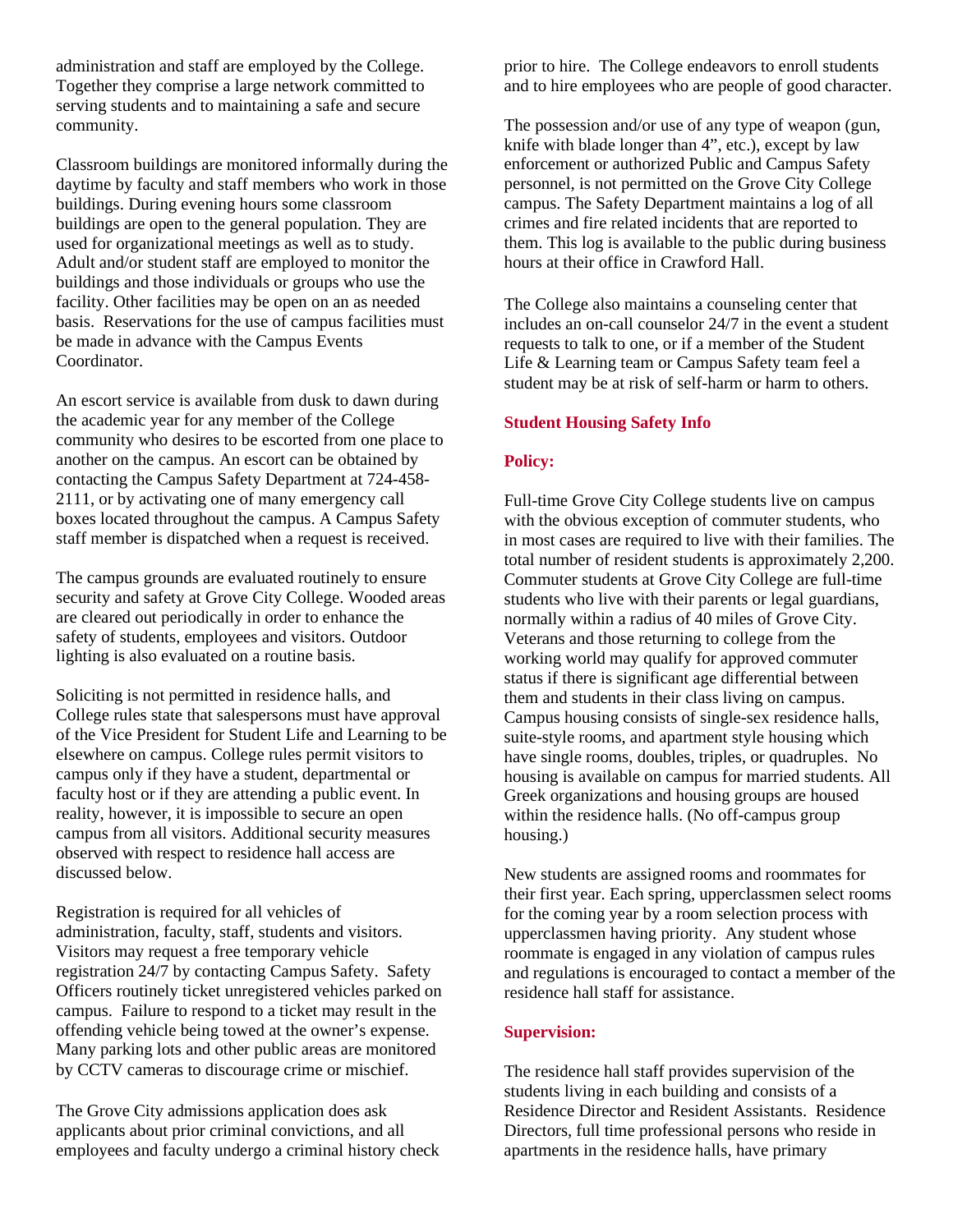responsibility for security within the building. They are assisted by upper class students who are selected, trained and employed by the College to serve as Resident Assistants. A total of 103 residence hall staff members are trained in College security standards, policies and procedures at orientation and training sessions before the academic year begins. During the course of the academic year, security procedures are highlighted during the ongoing training which takes place at weekly staff meetings. Campus security procedures are presented and discussed by students and residence hall staff at periodic mandatory meetings.

The live-in professional staff members are present in the residence halls to maintain a safe and secure atmosphere conducive to an academic environment. Safety staff members and residence hall staff make routine periodic checks during the evening and early morning hours to ensure the security of residence halls and surrounding areas.

#### **Housing Security Measures:**

All exterior doors to the residence halls and many interior doors are equipped with magnetic locks and proximity card readers. This system requires a valid GCC ID card for entry into the living areas of the buildings. If a door is forced open or held open for an extended time, an alarm sounds at the site until the door is properly secured. Students are encouraged to report lost or stolen ID cards immediately (24/7) to the One-Card office in the TLC during business hours or to the Campus Safety Department after hours where the misplaced card will be deactivated, and a temporary card issued. Visitors may contact residents of the halls by way of public phones which are placed outside the main entrance to each of the Residence Halls. During the evening and midnight hours, exterior doors are regularly checked by patrolling safety personnel. Students are also issued keys to their rooms and are encouraged to lock their doors. All windows can be locked as well. Telephone jacks are provided in every student's room and public phones are conveniently placed outside residence hall main entrance doors and in many common areas.

Limited open hours are permitted in the residence halls: Wednesday evening from 7 p.m. until 10 p.m.; Friday from 7 p.m. until 12 midnight; Saturday from 1 p.m. until 12 midnight; and Sunday afternoons from 1 p.m. until 10 p.m. Some additional inter-visitation hours are observed in the Colonial Hall apartment building. Resident Assistants in each residence hall monitor the building during intervisitation periods. Students hosting overnight guests of the same gender in their residence hall are required to notify their Resident Director of their visitor, including name and an emergency contact number.

During low occupancy periods such as holidays and vacations, student housing is normally closed except for College affiliated teams and groups who must remain for scheduled competitions or events. A Campus Safety officer is on campus and makes regular, unscheduled walk-throughs of those areas. Coaches are on call in the event that a situation should occur. Residence Directors who happen to be on campus may provide assistance as well. A Student Life and Learning administrator is on call at all times. During summer months, College facilities may be used by conferences and for faculty/student research. At all times Campus Safety personnel are on duty to safeguard the campus community.

Fire safety is carefully monitored by Campus Safety personnel, residence hall staff and maintenance personnel. All residence halls are equipped with sophisticated, networked fire alarm systems that include heat detectors, smoke detectors, audible and visual fire alarms. Most residence halls also have complete sprinkler system coverage. All fire systems are checked regularly by the Maintenance Department and are monitored 24/7 by safety personnel to ensure that they are in working order and to provide immediate response to alarm activations. Fire drills are conducted in every residence hall at least once each semester. Resident students are instructed in proper fire evacuation procedures at the beginning of each academic year. A map and instructions for evacuating the building are posted in each room. All campus buildings are smokefree.

#### **Campus Safety - Drugs & Alcohol**

Grove City College is concerned with the spiritual, moral, intellectual and character development of its students and staff. The use of illegal drugs and the misuse or abuse of alcohol or prescription medications does result in the disruption of educational and career goals and poses serious health risks. Consequently, the College has adopted the following policies relative to illegal drugs and alcohol.

Grove City College abides by the Pennsylvania Uniform Controlled Substance, Drug, Device and Cosmetic Act; and the Pennsylvania State Liquor Laws, as well as Federal law. Sanctions for violations of these laws are printed in the College Student Handbook, **The Crimson**. The College also complies with the Drug Free Schools and Communities Act.

Grove City College prohibits the unlawful possession,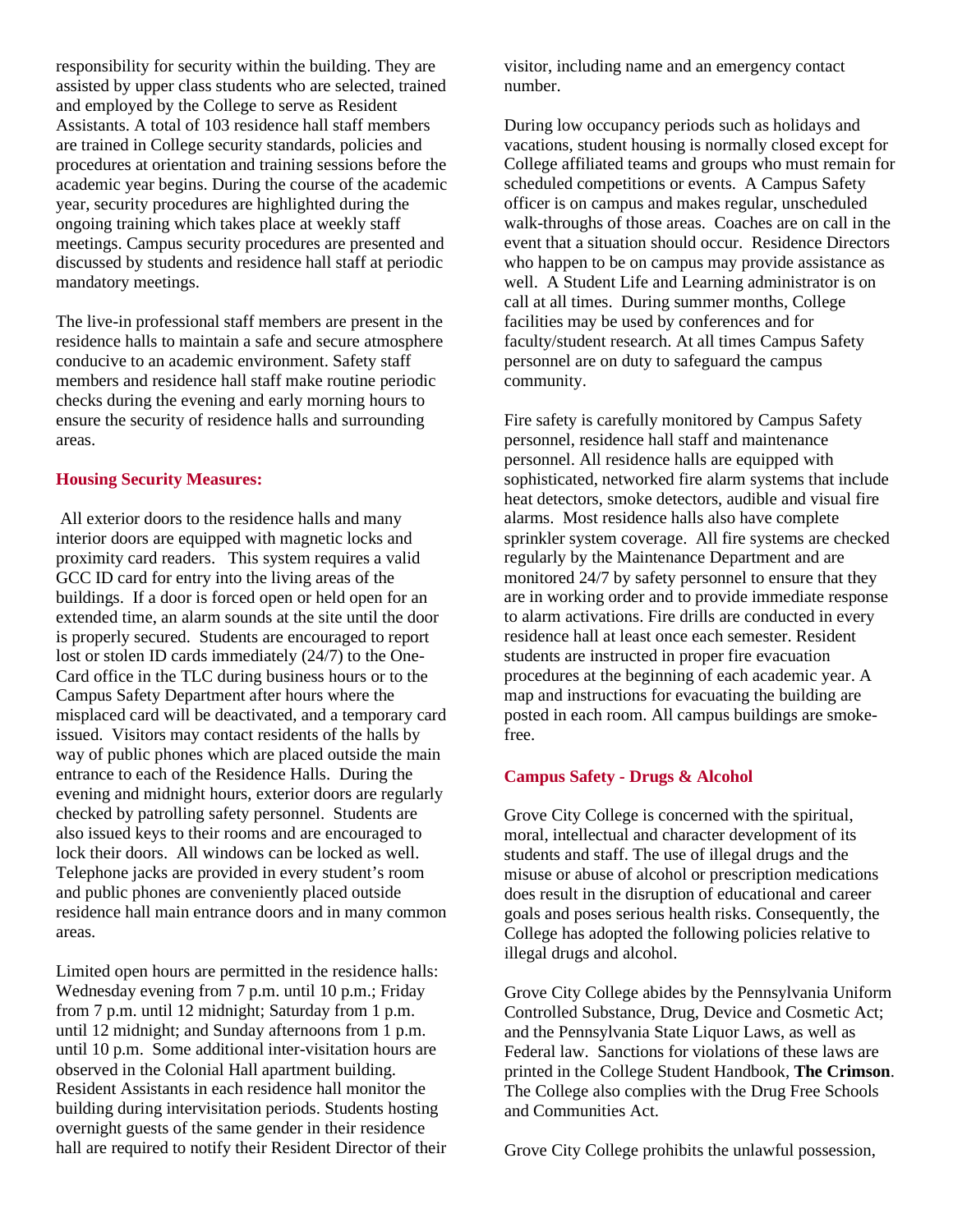use, sale and/or distribution of illegal drugs by students and employees on any part of the College campus and/or at any activity sponsored by the College or any approved organization of the College held on or off campus. The College also prohibits the possession, use, sale and /or distribution of alcoholic beverages by students and employees on any part of the College campus, and/or at any function or activity sponsored by any approved student organization of the College held on or off campus.

#### **Sanctions:**

Students found possessing, producing, selling or using illegal drugs will be immediately dismissed from the College. The College will impose sanctions for students who violate the alcohol policy, which may include suspension or dismissal. The College may also require a student to complete successfully a prescribed program of education, intervention or counseling approved by the College.

Employees violating drug and alcohol policies receive appropriate disciplinary action, which may include termination. The College reserves the right to refer for prosecution by federal, state and local authorities any person who violates the above drug and alcohol policies.

Students and College employees may also have sanctions imposed if disorderly or other inappropriate behavior on campus results from the consumption of alcohol while off campus. Drug and alcohol policies are vigorously enforced by Safety personnel, residence hall staff, faculty and administration. The College alcohol and drug policies are clearly stated in the student handbook, **The Crimson,** and in all employee handbooks.

#### **Drug and Alcohol Abuse Prevention:**

Drug and alcohol prevention publications are available to all students in the College's Health and Wellness Center. All Residence Hall Staff are trained in the method of referral to our College Counseling Center should drug or alcohol counseling be requested or needed.

Drug and alcohol counseling and treatment are available in the community through the Grove City College Counseling Center and Sharon Regional Healthcare system. The College actively will assist any individual who seeks a program of education, intervention or counseling.

#### **Campus Safety - Sexual Violence**

#### **Policy:**

Sexual violence refers to physical sexual acts perpetrated against a person's will or where a person is incapable of giving consent (e.g., due to the student's age or use of drugs or alcohol, or because an intellectual or other disability prevents the student from having the capacity to give consent. Being under the influence of alcohol or drugs is never a defense or an excuse for committing sexual violence.). A number of different acts fall into the category of sexual violence, including rape, sexual assault, sexual battery, sexual abuse, and sexual coercion. Sexual violence can be carried out by school employees, other students, or third parties. All such acts of sexual violence are both a crime and a violation of the College's standards of conduct.

#### **Procedures to follow if a Victim of Sexual Violence**

If sexual violence occurs on campus, the victim should report the incident immediately to either the Safety Department, a Residence Life Professional Staff Member, the Associate Dean of Students, or the Vice President for Student Life and Learning. Nursing and Counseling personnel are also available for medical and emotional support. The Associate Dean of Students shall be contacted in the event of any report of sexual violence. The victim is advised to preserve any and all evidence of the crime and to inform College officials of what evidence he/she may have. The victim should not shower, bathe or brush his/her teeth so that medical evidence can be collected. The College representative may also take steps necessary to preserve such evidence. In the case of an alleged rape, the victim may choose to be taken immediately to Grove City Medical Center for examination. The victim shall be informed of his/her option to notify law enforcement authorities. If desired by the victim, a Student Life and Learning or Campus Safety staff member will contact law enforcement authorities on behalf of the victim or assist the victim in doing so. It is the policy of the College to encourage the report of all sexual violence to law enforcement.

The accused as well as the accuser will be informed of counseling options and assistance and arrangements for counseling will be provided, if desired. Student Life and Learning staff will assist the alleged victim in changing academic and living situations after a report of sexual violence, if so requested by the alleged victim and if such changes are feasible.

The campus community will be notified of all sexual violence occurring on campus except in the case of allegations of date or acquaintance rape. The investigation of alleged sexual violence on campus (except date and acquaintance rape) will be conducted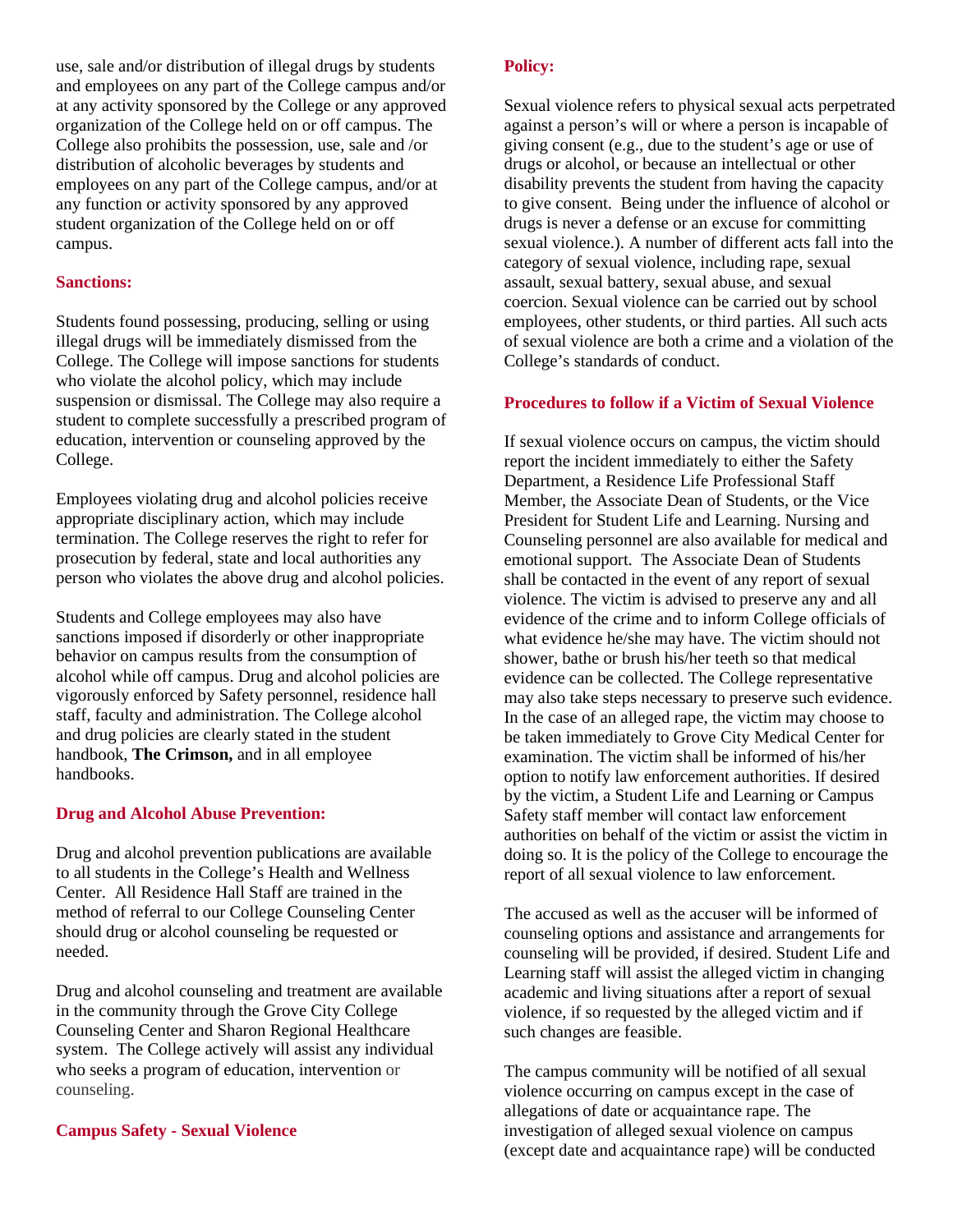by the Grove City Police department or PA State Police. In the event of an alleged date or acquaintance rape, the appropriate police agency will be notified at the alleged victim's request.

The Vice President for Student Life and Learning, with the assistance of other appropriate personnel, will conduct disciplinary proceedings if the individual accused of sexual violence is another student. The accused will be informed of the facts alleged in the report, including the identity of the complainant, so that the accused may respond. The accuser and the accused may ask another member of the campus community, other than a professional lawyer, to be present with them, or in their stead, during a campus disciplinary proceeding. Both the accuser and the accused will be informed of the outcome of any campus disciplinary proceedings.

When investigating reports of sexual violence, the College will strive to respect the accuser's and accused's desire for confidentiality. However, the College must retain the option to investigate and take appropriate action when necessary for the benefit of the entire campus community. Once an investigation has begun, the College will take all reasonable steps consistent with a sound investigation, legal requirements and personal safety to minimize the distribution of specifically identifying information about the alleged incident.

#### **Sanctions:**

In the event a student is alleged to have been sexually assaulted by another student, the accused student may be suspended immediately for an indefinite period of time until a determination of guilt or innocence has been made. If found guilty of any form of sexual violence the accused student may be dismissed permanently from the College.

#### **Sexual Violence Prevention Education:**

Grove City College recognizes the need to educate the College community concerning sexual violence. New student orientation includes a mandatory program on sexual violence and upperclassmen are encouraged to attend yearly offerings on the same topic. Information concerning sexual violence is also available to the College community at both the Campus Safety Office and Student Health and Wellness Center. Students also receive educational brochures via campus mail that address sexual violence prevention and the College's sexual violence protocol.

The College also offers awareness training which includes prevention, risk reduction and avoidance.

#### **Missing Student Policy:**

It is the policy of Grove City College to actively investigate any report of a missing student who is enrolled at the College. As part of the College's normal enrollment process, students are asked to provide names and contact information for their parents, guardian, or other contacts for emergency use. For any resident under the age of 18, and not an emancipated individual, the College will notify a custodial parent or guardian no later than 24 hours after the time that the resident is determined to be missing by Student life and Learning or Campus Safety staff.

Most missing-person reports in the college environment result from students changing their routines without informing roommates and friends of the change. For purposes of this policy, a student will be considered missing if a roommate, classmate, faculty member, friend, family member, or other campus person has not seen or heard from the person in a reasonable amount of time.

In general, a reasonable amount of time is 24 hours or more, but may vary with the time of day and information available regarding the missing person's daily schedule, habits, and reliability. Individuals will also be considered missing immediately if their absence has occurred under circumstances that are suspicious or cause concern for their safety.

Students who are discovered to be missing or unaccounted for by friends, faculty or staff should be reported to the Office for Student Life and Learning and/or to the Campus Safety Department. Student Life and Learning staff will report all missing students to the Campus Safety Department immediately and vice versa.

If a member of the campus community has reason to believe that a student is missing, all efforts will be made immediately (no waiting period) to locate the student to determine his or her state of health and well-being. These efforts include, but are not limited to, checking the resident's room, class schedule, friends, ID card access history, contacting local law enforcement agencies, locating the resident's vehicle, and calling available phone numbers.

Campus Safety will continue to investigate utilizing established investigative procedures and in collaboration with staff from Student Life and Learning. Campus Safety also will co-ordinate its efforts with outside law enforcement agencies when necessary, and always in full compliance with legal obligations and good police practice.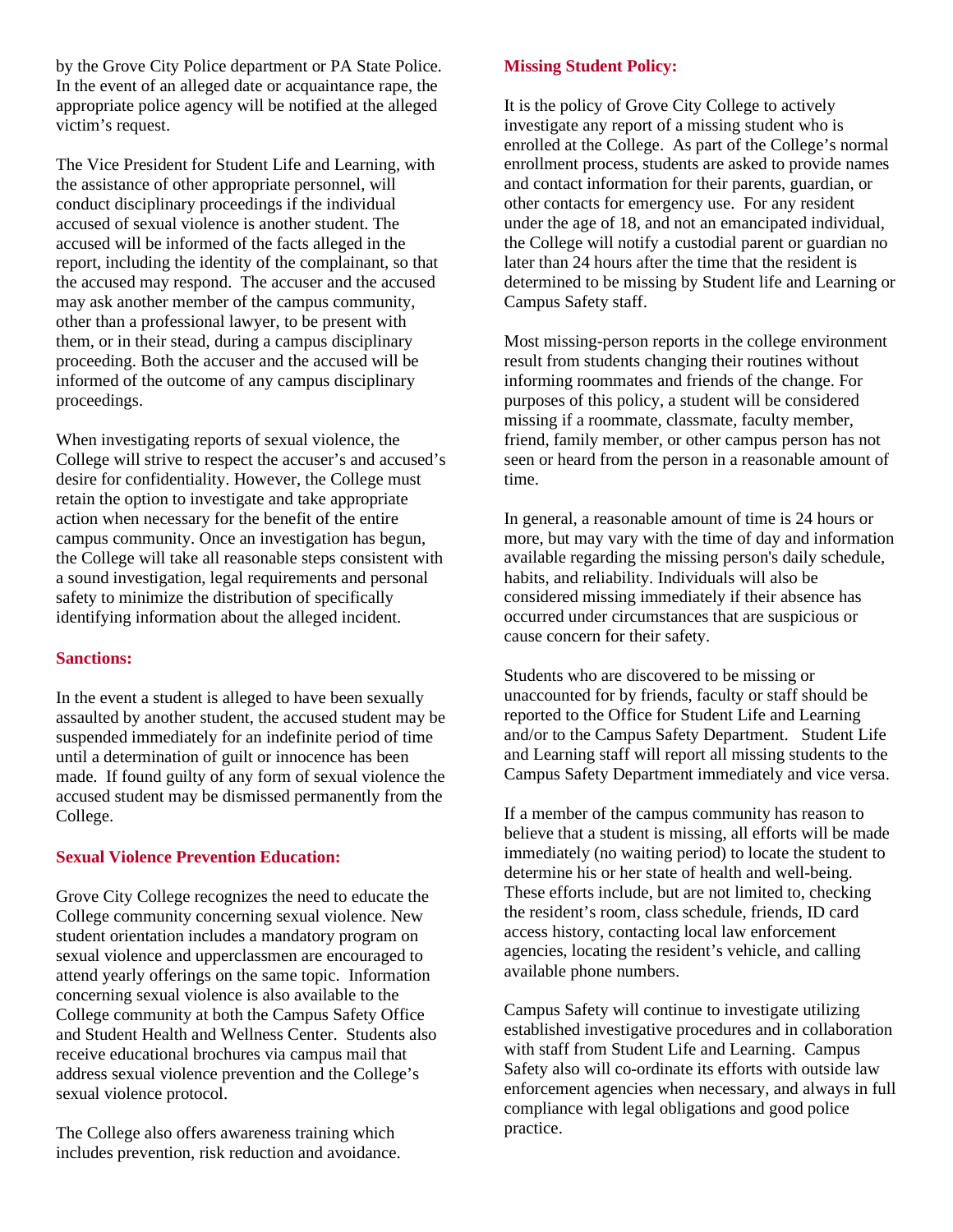The following circumstances may not in and of themselves constitute a missing student:

- 1. A parent, friend or other person has been unable to contact a student for a couple of hours.
- 2. A student has not returned a parent's, friend's or other person's phone call, email, text or other message in several hours.
- 3. A student did not attend class.

#### **Campus Safety - Safety Education**

Members of the Campus Safety Department communicate periodically with each campus department, to remind them of measures which are necessary to maintain a safe and secure campus. During the training period for the residence hall staff, safety and security measures are reviewed in detail. The Director of Safety also attends the freshman orientation program to explain campus security measures, procedures and practices. Articles emphasizing campus security measures are featured periodically in the campus newspaper. Bulletin boards around the campus and the College website are utilized to highlight safety announcements.

Timely announcements are sent to the campus community regarding security and safety matters including crimes considered by the institution to be a threat to students and employees as well as other emergency situations. A variety of communication mediums are used for these communications to the student body. Various department supervisors distribute the notices to employees. All campus constituents are urged to be responsible for their own safety and for the safety of others.

#### **Incident Management Team and Emergency Operations Plan**

The College's Incident Management Team consists of administrators and staff who are charged with planning and preparing to respond to emergencies that may affect the College campus or community. This team meets regularly and continuously evaluates, revises and maintains preparations for emergency response and business continuity.

The Emergency Operations Plan (EOP) provides guidelines describing the incident preparedness and emergency response programs for various situations that may affect the campus community. The purpose of the EOP is to provide clear and effective coordination and communication for the various departments and

individuals responsible for responding to campus emergencies.

The College maintains a variety of mass notification systems to alert the campus to situations that merit the attention of campus constituents. Mass notifications may be made via email, cell phone, text message voicemail, and/or a public address system that provides notification to outdoor areas of the entire campus. The College subscribes to the Omnilert Campus alert system. All College employees and students are given access to their own accounts and are encouraged to maintain their preferred and most up-do-date contact information. Additional information regarding campus emergency procedures is available at the following link [http://www.gcc.edu/emergency.](http://www.gcc.edu/emergency) The College conducts testing of the plan periodically and expects the cooperation of all members of the College community.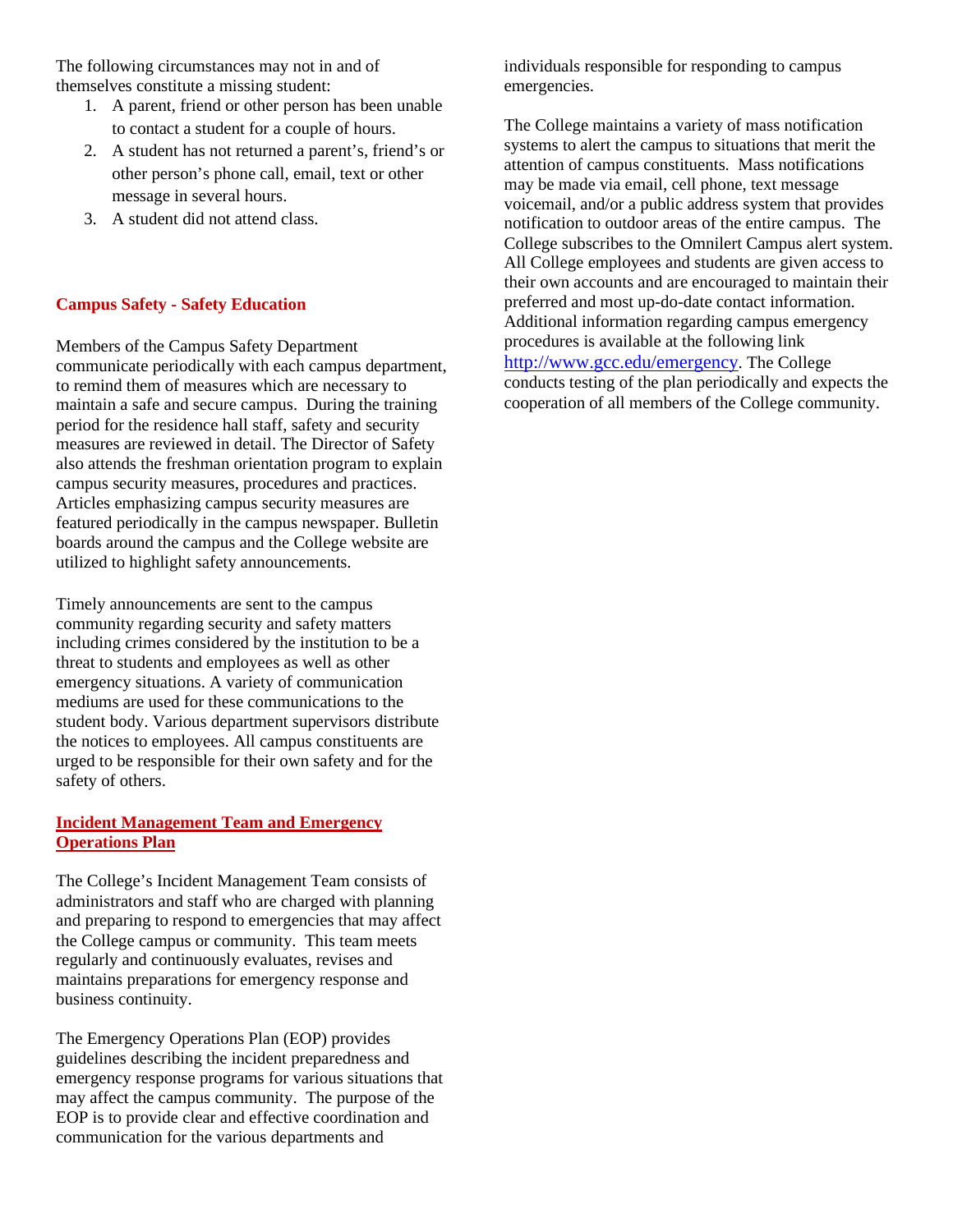#### <span id="page-7-3"></span><span id="page-7-2"></span><span id="page-7-1"></span><span id="page-7-0"></span>**Campus Safety – Crime Statistics 2018-2020**

|                                 | 2018                |                    |                      |                                                                  | 2019         |                                            |  |                                                                  |                                           | 2020         |                      |                                                                  |  |
|---------------------------------|---------------------|--------------------|----------------------|------------------------------------------------------------------|--------------|--------------------------------------------|--|------------------------------------------------------------------|-------------------------------------------|--------------|----------------------|------------------------------------------------------------------|--|
|                                 |                     | Number of Offenses |                      | Crime Rate per 100,000                                           |              | Number of Offenses                         |  | Crime Rate per 100,000                                           | Number of Offenses                        |              |                      | Crime Rate per 100,000                                           |  |
| Offense                         | On<br><b>Campus</b> | Student<br>Housing | $\bf{NON}$<br>Campus | Crime rate Based on population of<br>2900 students/faculty/staff | On<br>Campus | $\bf{NON}$<br>Student<br>Housing<br>Campus |  | Crime rate Based on population of 2900<br>students/faculty/staff | <b>Student</b><br>On<br>Housing<br>Campus |              | $\bf{NON}$<br>Campus | Crime rate Based on population of<br>2900 students/faculty/staff |  |
| Murder                          |                     |                    |                      |                                                                  |              |                                            |  |                                                                  |                                           |              |                      |                                                                  |  |
| Negligent Manslaughter          |                     |                    |                      |                                                                  |              |                                            |  |                                                                  |                                           |              |                      |                                                                  |  |
| Forcible Sexual Assault/ Rape   |                     |                    |                      |                                                                  |              |                                            |  |                                                                  |                                           |              |                      |                                                                  |  |
| Robbery                         |                     |                    |                      |                                                                  |              |                                            |  |                                                                  |                                           |              |                      |                                                                  |  |
| Aggravated Assault              |                     |                    |                      |                                                                  |              |                                            |  |                                                                  |                                           |              |                      |                                                                  |  |
| Simple Assault                  |                     |                    |                      |                                                                  |              |                                            |  |                                                                  |                                           |              |                      |                                                                  |  |
| Burglary                        |                     |                    |                      |                                                                  |              |                                            |  |                                                                  |                                           |              |                      |                                                                  |  |
| Theft                           | $\overline{4}$      |                    |                      | 136 per 100,000                                                  | 5            |                                            |  | 170 per 100,000                                                  | $\overline{4}$                            |              |                      | 136 per 100,000                                                  |  |
| Vehicle Theft                   |                     |                    |                      |                                                                  |              |                                            |  | 34 per 100,000                                                   |                                           |              |                      |                                                                  |  |
| Arson                           |                     |                    |                      |                                                                  |              |                                            |  |                                                                  |                                           |              |                      |                                                                  |  |
| Forgery                         |                     |                    |                      |                                                                  |              |                                            |  |                                                                  |                                           |              |                      |                                                                  |  |
| Fraud                           |                     |                    |                      |                                                                  |              |                                            |  |                                                                  |                                           |              |                      |                                                                  |  |
| Embezzlement                    |                     |                    |                      |                                                                  |              |                                            |  |                                                                  |                                           |              |                      |                                                                  |  |
| Receiving Stolen Prop.          |                     |                    |                      |                                                                  |              |                                            |  |                                                                  |                                           |              |                      |                                                                  |  |
| Vandalism                       | 6                   |                    |                      | 207 per 100,000                                                  |              |                                            |  | 34 per 100,000                                                   |                                           |              |                      | 34 per 100,000                                                   |  |
| <b>Weapons Possession</b>       |                     |                    |                      |                                                                  |              |                                            |  |                                                                  |                                           |              |                      |                                                                  |  |
| Arrests<br>$\bullet$            |                     |                    |                      |                                                                  |              |                                            |  |                                                                  |                                           |              |                      |                                                                  |  |
| Referrals<br>$\bullet$          | $\mathbf{1}$        |                    |                      |                                                                  |              |                                            |  |                                                                  |                                           |              |                      |                                                                  |  |
| Other Sex Offense               |                     |                    |                      |                                                                  |              |                                            |  |                                                                  |                                           |              |                      |                                                                  |  |
| Drug Laws                       |                     |                    |                      |                                                                  |              |                                            |  |                                                                  |                                           |              |                      |                                                                  |  |
| $\bullet$<br>Arrests            | 3 <sup>1</sup>      | $\sqrt{2}$         |                      |                                                                  | $\mathbf{1}$ | 1 <sup>2</sup>                             |  |                                                                  | $2^3$                                     |              |                      |                                                                  |  |
| Referrals<br>$\bullet$          |                     |                    |                      |                                                                  |              |                                            |  |                                                                  |                                           |              |                      |                                                                  |  |
| Gambling                        |                     |                    |                      |                                                                  |              |                                            |  |                                                                  |                                           |              |                      |                                                                  |  |
| DUI                             |                     |                    |                      |                                                                  |              |                                            |  |                                                                  |                                           |              |                      |                                                                  |  |
| Liquor Law                      |                     |                    |                      |                                                                  |              |                                            |  |                                                                  |                                           |              |                      |                                                                  |  |
| Arrests<br>$\bullet$            |                     |                    |                      |                                                                  |              |                                            |  |                                                                  |                                           |              |                      |                                                                  |  |
| Referrals<br>$\bullet$          | $\mathbf{1}$        | 19                 |                      |                                                                  | $\mathbf{1}$ | 17                                         |  |                                                                  | $5\overline{)}$                           | $\mathbf{1}$ |                      |                                                                  |  |
| Disorderly Conduct              |                     |                    |                      | 103 per 100,000                                                  |              |                                            |  |                                                                  |                                           |              |                      | 34 per 100,000                                                   |  |
| Vagrancy                        |                     |                    |                      |                                                                  |              |                                            |  |                                                                  |                                           |              |                      |                                                                  |  |
| Hate Crimes                     |                     |                    |                      |                                                                  |              |                                            |  |                                                                  |                                           |              |                      |                                                                  |  |
| All Other Offenses <sup>4</sup> |                     |                    |                      |                                                                  |              |                                            |  |                                                                  |                                           |              |                      |                                                                  |  |

Grove City College provides this report in compliance with the Pennsylvania Uniform Crime Reporting Act [Formerly the College and University Security Information act 22 Pa. Code S 33 and 24 Pa. Cons. Stat. Ann. S 2502 (Purden 1989)] which requires disclosure of the statistics for the most recent three-year period. Grove City College also is voluntarily reporting this information under the Federal Student Right-To-Know Act even though it is not required to do so.

<sup>&</sup>lt;sup>1</sup> All incidents involved marijuana.

<sup>&</sup>lt;sup>2</sup> Both incidents involved marijuana.

<sup>3</sup> Both incidents involved marijuana.

<sup>&</sup>lt;sup>4</sup> Other Offenses are offenses defined in the UCR handbook as "all other offenses." These include but are not limited to trespassing, harassment by communication, fireworks possession and drug paraphernalia violation.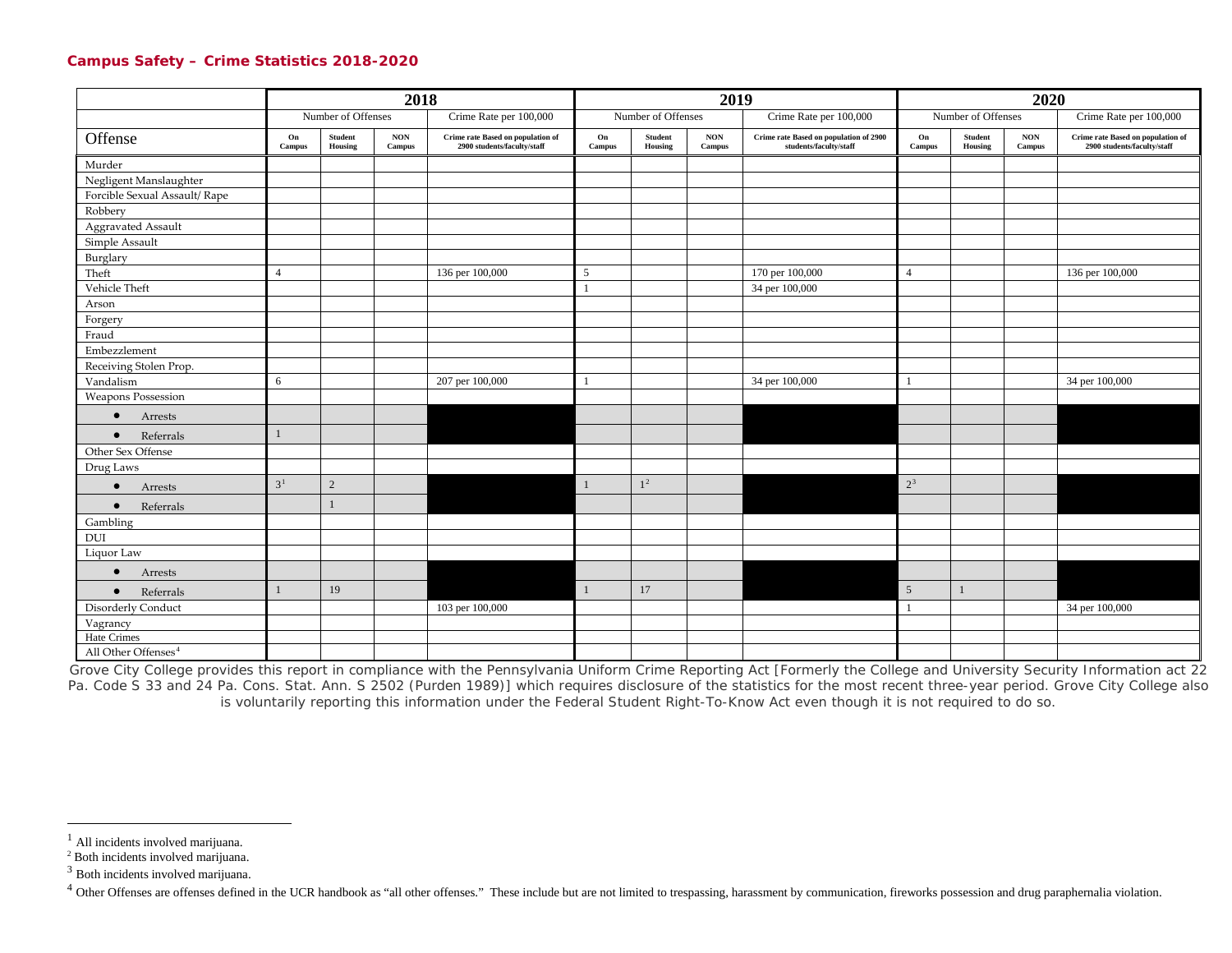## Grove City College Department of Campus Safety VAWA Crime Statistics

| <b>VAWA Crimes 2020</b>  | <b>Student</b><br>Housing        | Other            |                  |                  |                  |
|--------------------------|----------------------------------|------------------|------------------|------------------|------------------|
|                          |                                  |                  |                  |                  |                  |
| Dating Violence          | $\boldsymbol{0}$                 | $\overline{0}$   | $\mathbf{0}$     | $\boldsymbol{0}$ | $\mathbf{0}$     |
| <b>Domestic Violence</b> | $\boldsymbol{0}$                 | $\boldsymbol{0}$ | $\boldsymbol{0}$ | $\boldsymbol{0}$ | $\boldsymbol{0}$ |
| Stalking                 | $\boldsymbol{0}$                 | $\overline{0}$   | $\boldsymbol{0}$ | $\boldsymbol{0}$ | $\boldsymbol{0}$ |
|                          |                                  |                  |                  |                  |                  |
| <b>VAWA Crimes 2019</b>  | <b>Student</b><br>Housing        | Other            |                  |                  |                  |
|                          |                                  |                  |                  |                  |                  |
| Dating Violence          | $\boldsymbol{0}$                 | $\mathbf{1}$     | $\mathbf{1}$     | $\boldsymbol{0}$ | $\boldsymbol{0}$ |
| Domestic Violence        | $\boldsymbol{0}$                 | $\boldsymbol{0}$ | $\boldsymbol{0}$ | $\boldsymbol{0}$ | 0                |
| <b>Stalking</b>          | $\overline{0}$                   | $\boldsymbol{0}$ | $\mathbf{0}$     | $\mathbf{0}$     | $\overline{0}$   |
|                          |                                  |                  |                  |                  |                  |
| <b>VAWA Crimes 2018</b>  | <b>Student</b><br><b>Housing</b> | Other            |                  |                  |                  |
|                          |                                  |                  |                  |                  |                  |
| Dating Violence          | $\mathbf{1}$                     | $\mathbf{1}$     | $\overline{2}$   | $\boldsymbol{0}$ | $\boldsymbol{0}$ |
| <b>Domestic Violence</b> | $\mathbf{0}$                     | $\mathbf{0}$     | $\boldsymbol{0}$ | $\mathbf{0}$     | $\Omega$         |
| <b>Stalking</b>          | $\overline{0}$                   | $\Omega$         | $\mathbf{0}$     | $\overline{0}$   | $\theta$         |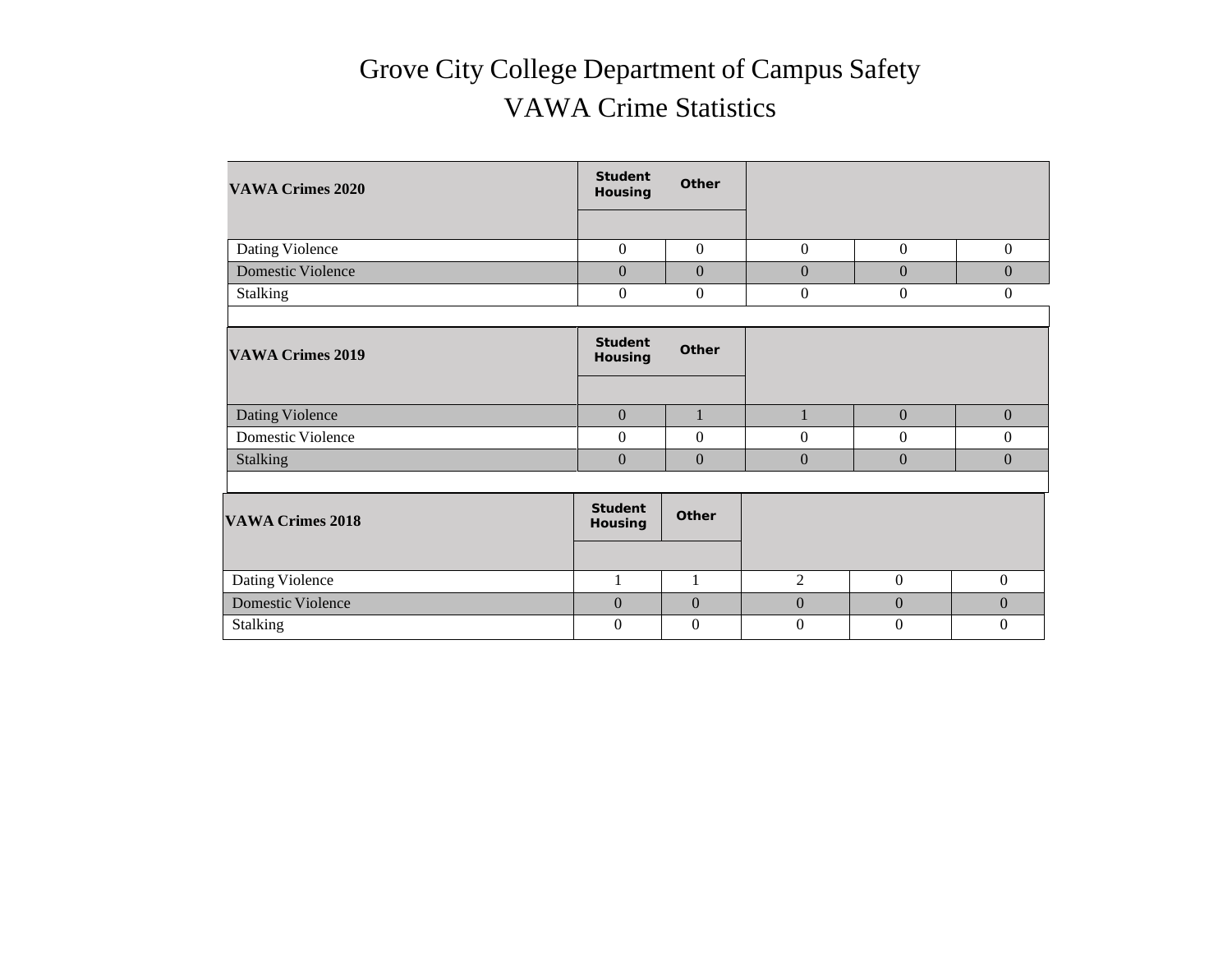### <span id="page-9-3"></span><span id="page-9-2"></span><span id="page-9-1"></span><span id="page-9-0"></span>**2020 Fire statistics by building location, for all Grove City College residence halls**

| Location<br>2020                 | Year<br>Constructed | Number of<br><b>Evacuation</b><br><b>Drills</b><br><b>Conducted</b> | <b>Total Fires</b><br>Each<br><b>Building</b> | <b>Injuries</b><br><b>Requiring</b><br><b>Treatment at a</b><br><b>Medical Facility</b> | <b>Deaths</b><br><b>Related</b><br>to Fire | <b>Value of</b><br><b>Property</b><br><b>Damage</b><br><b>Caused</b> | Case<br><b>Number</b> | <b>Alarms</b><br><b>Monitored</b><br>by Campus<br><b>Safety</b><br><b>Department</b> | Bldg.<br>Equipped<br><b>With Full</b><br><b>Sprinkler</b><br><b>System</b> | <b>Bldg.</b> has<br><b>Alarms</b><br>and Smoke<br><b>Detectors</b> | <b>Evac.Plans</b><br><b>Posted and</b><br><b>Fire Safety</b><br><b>Training is</b><br><b>Conducted</b> |
|----------------------------------|---------------------|---------------------------------------------------------------------|-----------------------------------------------|-----------------------------------------------------------------------------------------|--------------------------------------------|----------------------------------------------------------------------|-----------------------|--------------------------------------------------------------------------------------|----------------------------------------------------------------------------|--------------------------------------------------------------------|--------------------------------------------------------------------------------------------------------|
| Alumni Hall                      | 1988                | $\overline{2}$                                                      | $\theta$                                      | $\Omega$                                                                                | 0                                          | $\Omega$                                                             | N/A                   | Yes                                                                                  | Partial <sup>5</sup>                                                       | Yes                                                                | Yes                                                                                                    |
| Colonial Hall Apts.              | 2006                | $\mathcal{L}$                                                       |                                               |                                                                                         | $\Omega$                                   | $\Omega$                                                             | <b>NA</b>             | Yes                                                                                  | Yes                                                                        | Yes                                                                | Yes                                                                                                    |
| Harker Hall                      | 1971                | $\overline{2}$                                                      |                                               |                                                                                         | $\Omega$                                   | $\Omega$                                                             | N/A                   | Yes                                                                                  | Yes                                                                        | Yes                                                                | Yes                                                                                                    |
| <b>Hicks Hall</b>                | 1967                | $\Omega$                                                            | $\Omega$                                      | $\Omega$                                                                                | $\theta$                                   | $\Omega$                                                             | N/A                   | Yes                                                                                  | Yes                                                                        | Yes                                                                | Yes                                                                                                    |
| Hopeman Hall                     | 1950                | $\overline{2}$                                                      |                                               | $\Omega$                                                                                | $\theta$                                   | $\Omega$                                                             | N/A                   | Yes                                                                                  | Yes                                                                        | Yes                                                                | Yes                                                                                                    |
| Ketler Hall                      | 1932                | $\overline{2}$                                                      |                                               | $\Omega$                                                                                | 0                                          | $\overline{0}$                                                       | N/A                   | Yes                                                                                  | N <sub>o</sub>                                                             | Yes                                                                | Yes                                                                                                    |
| Lincoln Hall                     | 1941                | $\Omega$                                                            |                                               | $\Omega$                                                                                | 0                                          | $\Omega$                                                             | N/A                   | Yes                                                                                  | N <sub>0</sub>                                                             | Yes                                                                | Yes                                                                                                    |
| <b>MAP</b>                       |                     | $\Omega$                                                            |                                               |                                                                                         |                                            |                                                                      |                       |                                                                                      |                                                                            |                                                                    |                                                                                                        |
| Annex                            | 1947                |                                                                     | $\overline{0}$                                | $\Omega$                                                                                | $\Omega$                                   | $\theta$                                                             | N/A                   | Yes                                                                                  | Yes                                                                        | Yes                                                                | Yes                                                                                                    |
| North                            | 1961                |                                                                     | $\overline{0}$                                | $\Omega$                                                                                | $\theta$                                   | $\Omega$                                                             | N/A                   | Yes                                                                                  | Yes                                                                        | Yes                                                                | Yes                                                                                                    |
| South                            | 1937                |                                                                     | $\overline{0}$                                |                                                                                         | $\Omega$                                   | $\Omega$                                                             | N/A                   | Yes                                                                                  | Yes                                                                        | Yes                                                                | Yes                                                                                                    |
| West                             | 1950                |                                                                     | $\overline{0}$                                | $\theta$                                                                                | $\theta$                                   | $\Omega$                                                             | N/A                   | Yes                                                                                  | Yes                                                                        | Yes                                                                | Yes                                                                                                    |
| <b>MEP Hall</b>                  | 1981                | $\overline{2}$                                                      | $\Omega$                                      | $\Omega$                                                                                | $\Omega$                                   | $\Omega$                                                             | N/A                   | Yes                                                                                  | Yes                                                                        | Yes                                                                | Yes                                                                                                    |
| Memorial Hall                    | 1996                | $\overline{2}$                                                      |                                               | $\Omega$                                                                                | $\Omega$                                   | $\Omega$                                                             | N/A                   | Yes                                                                                  | Yes                                                                        | Yes                                                                | Yes                                                                                                    |
| Zerbe Health Center <sup>6</sup> | 1970                | $\overline{2}$                                                      |                                               |                                                                                         | $\Omega$                                   | $\Omega$                                                             | N/A                   | Yes                                                                                  | N <sub>o</sub>                                                             | Yes                                                                | Yes                                                                                                    |
| Larry House                      | 1900                | $\gamma$ 7                                                          |                                               |                                                                                         | $\Omega$                                   | $\Omega$                                                             | N/A                   | Yes                                                                                  | N <sub>o</sub>                                                             | Yes                                                                | Yes                                                                                                    |
| <b>Lascell House</b>             | 1898                | $2^{8}$                                                             | $\theta$                                      | $\Omega$                                                                                | $\Omega$                                   | $\Omega$                                                             | N/A                   | Yes                                                                                  | N <sub>o</sub>                                                             | Yes                                                                | Yes                                                                                                    |
| <b>TOTALS:</b>                   |                     | 26                                                                  |                                               | $\bf{0}$                                                                                | $\bf{0}$                                   | $\bf{0}$                                                             |                       |                                                                                      |                                                                            |                                                                    |                                                                                                        |

 $<sup>5</sup>$  Alumni Hall occupies the  $2<sup>nd</sup>$  floor of the main athletics building. All Living spaces are equipped with full sprinkler system. The remaining areas of the building are not equipped with sprinkler systems.</sup>

<sup>&</sup>lt;sup>6</sup> Zerbe Health Center is occasionally used for student housing.

<sup>&</sup>lt;sup>7</sup> Larry House was not used for student Housing during 2018.

<sup>8</sup> Lascell House was not used for student housing during 2018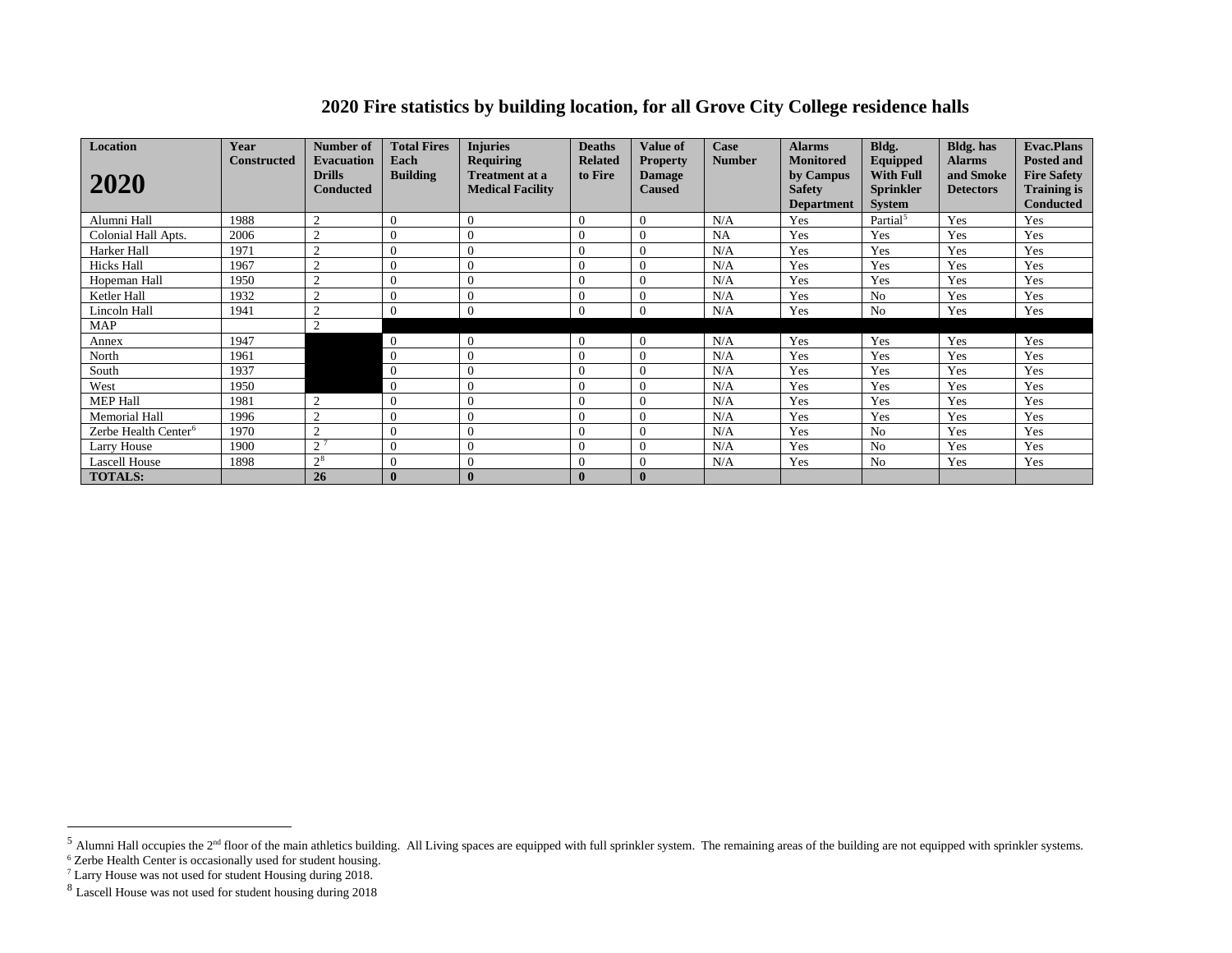### <span id="page-10-3"></span><span id="page-10-2"></span><span id="page-10-1"></span><span id="page-10-0"></span>**2019 Fire statistics by building location, for all Grove City College residence halls**

| Location                          | Year        | Number of                                              | <b>Total Fires</b>      | <b>Injuries</b>                                                      | <b>Deaths</b>             | <b>Value of</b>                                   | Case          | <b>Alarms</b>                                                       | Bldg.                                                             | <b>Bldg.</b> has                               | <b>Evac.Plans</b>                                                                 |
|-----------------------------------|-------------|--------------------------------------------------------|-------------------------|----------------------------------------------------------------------|---------------------------|---------------------------------------------------|---------------|---------------------------------------------------------------------|-------------------------------------------------------------------|------------------------------------------------|-----------------------------------------------------------------------------------|
| 2019                              | Constructed | <b>Evacuation</b><br><b>Drills</b><br><b>Conducted</b> | Each<br><b>Building</b> | <b>Requiring</b><br><b>Treatment at a</b><br><b>Medical Facility</b> | <b>Related</b><br>to Fire | <b>Property</b><br><b>Damage</b><br><b>Caused</b> | <b>Number</b> | <b>Monitored</b><br>by Campus<br><b>Safety</b><br><b>Department</b> | Equipped<br><b>With Full</b><br><b>Sprinkler</b><br><b>System</b> | <b>Alarms</b><br>and Smoke<br><b>Detectors</b> | <b>Posted and</b><br><b>Fire Safety</b><br><b>Training is</b><br><b>Conducted</b> |
| Alumni Hall                       | 1988        | $\overline{2}$                                         | $\overline{0}$          | $\Omega$                                                             | $\theta$                  | $\Omega$                                          | N/A           | Yes                                                                 | Partial <sup>9</sup>                                              | Yes                                            | Yes                                                                               |
| Colonial Hall Apts.               | 2006        | $\overline{2}$                                         | $\Omega$                |                                                                      | $\Omega$                  | $\Omega$                                          | <b>NA</b>     | Yes                                                                 | Yes                                                               | Yes                                            | Yes                                                                               |
| Harker Hall                       | 1971        | 2                                                      | $\overline{0}$          |                                                                      | $\Omega$                  | $\Omega$                                          | N/A           | Yes                                                                 | Yes                                                               | Yes                                            | Yes                                                                               |
| Hicks Hall                        | 1967        | $\overline{2}$                                         | $\Omega$                |                                                                      |                           |                                                   | N/A           | Yes                                                                 | Yes                                                               | Yes                                            | Yes                                                                               |
| Hopeman Hall                      | 1950        | $\overline{2}$                                         | $\mathbf{0}$            |                                                                      | $\theta$                  | $\Omega$                                          | N/A           | Yes                                                                 | Yes                                                               | Yes                                            | Yes                                                                               |
| Ketler Hall                       | 1932        | 2                                                      | $\theta$                | $\Omega$                                                             | $\Omega$                  | $\Omega$                                          | N/A           | Yes                                                                 | N <sub>o</sub>                                                    | Yes                                            | Yes                                                                               |
| Lincoln Hall                      | 1941        | $\overline{2}$                                         | $\overline{0}$          | $\Omega$                                                             | $\Omega$                  | $\Omega$                                          | N/A           | Yes                                                                 | N <sub>0</sub>                                                    | Yes                                            | Yes                                                                               |
| MAP                               |             | $\overline{2}$                                         |                         |                                                                      |                           |                                                   |               |                                                                     |                                                                   |                                                |                                                                                   |
| Annex                             | 1947        |                                                        | $\overline{0}$          | $\overline{0}$                                                       | $\theta$                  | $\Omega$                                          | N/A           | Yes                                                                 | Yes                                                               | Yes                                            | Yes                                                                               |
| North                             | 1961        |                                                        | $\overline{0}$          |                                                                      | $\theta$                  | $\Omega$                                          | N/A           | Yes                                                                 | Yes                                                               | Yes                                            | Yes                                                                               |
| South                             | 1937        |                                                        | $\overline{0}$          |                                                                      | $\Omega$                  | $\Omega$                                          | N/A           | Yes                                                                 | Yes                                                               | Yes                                            | Yes                                                                               |
| West                              | 1950        |                                                        | $\overline{0}$          |                                                                      | $\Omega$                  | $\Omega$                                          | N/A           | Yes                                                                 | Yes                                                               | Yes                                            | Yes                                                                               |
| <b>MEP Hall</b>                   | 1981        | $\overline{2}$                                         | $\theta$                |                                                                      | $\Omega$                  | $\Omega$                                          | N/A           | Yes                                                                 | Yes                                                               | Yes                                            | Yes                                                                               |
| <b>Memorial Hall</b>              | 1996        | $\overline{2}$                                         | $\overline{0}$          |                                                                      | $\Omega$                  | $\Omega$                                          | N/A           | Yes                                                                 | Yes                                                               | Yes                                            | Yes                                                                               |
| Zerbe Health Center <sup>10</sup> | 1970        | $\overline{2}$                                         | $\overline{0}$          |                                                                      | $\Omega$                  |                                                   | N/A           | Yes                                                                 | N <sub>o</sub>                                                    | Yes                                            | Yes                                                                               |
| Larry House                       | 1900        | $2^{11}$                                               | $\theta$                | $\Omega$                                                             | $\theta$                  | $\Omega$                                          | N/A           | Yes                                                                 | N <sub>o</sub>                                                    | Yes                                            | Yes                                                                               |
| <b>Lascell House</b>              | 1898        | $2^{12}$                                               | $\overline{0}$          |                                                                      | $\theta$                  | $\Omega$                                          | N/A           | Yes                                                                 | N <sub>0</sub>                                                    | Yes                                            | Yes                                                                               |
| <b>TOTALS:</b>                    |             | 26                                                     | $\mathbf{0}$            |                                                                      |                           | $\mathbf{0}$                                      |               |                                                                     |                                                                   |                                                |                                                                                   |

 $9$  Alumni Hall occupies the 2<sup>nd</sup> floor of the main athletics building. All Living spaces are equipped with full sprinkler system. The remaining areas of the building are not equipped with sprinkler systems.

<sup>&</sup>lt;sup>10</sup> Zerbe Health Center is occasionally used for student housing.

<sup>&</sup>lt;sup>11</sup> Larry House was not used for student Housing during 2018.

<sup>&</sup>lt;sup>12</sup> Lascell House was not used for student housing during 2018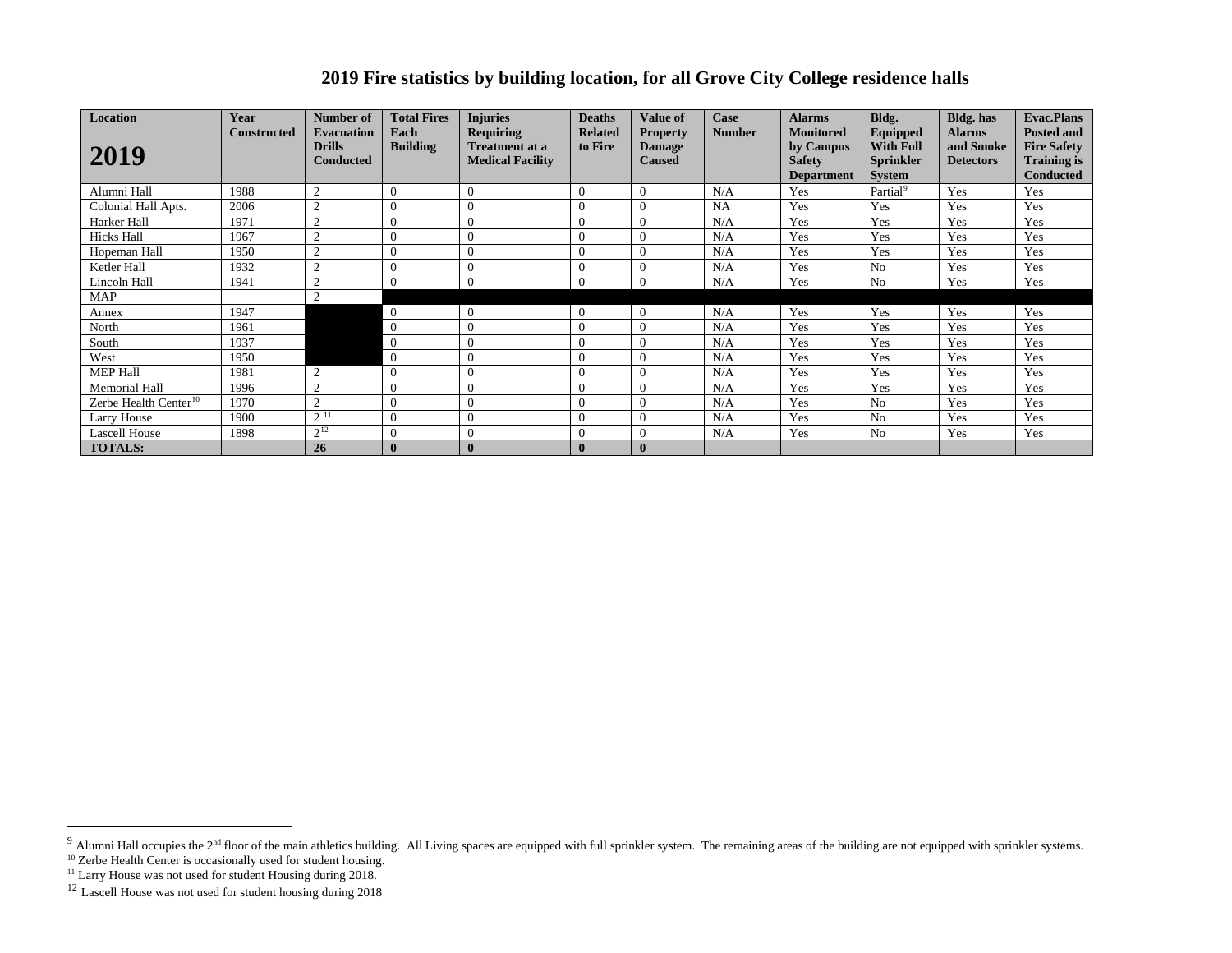### <span id="page-11-3"></span><span id="page-11-2"></span><span id="page-11-1"></span><span id="page-11-0"></span>**2018 Fire statistics by building location, for all Grove City College residence halls**

| <b>Location</b>                   | Year               | Number of                         | <b>Total Fires</b> | <b>Injuries</b>                                  | <b>Deaths</b>  | <b>Value of</b>                | Case          | <b>Alarms</b>              | Bldg.                                | <b>Bldg.</b> has              | <b>Evac.Plans</b>                        |
|-----------------------------------|--------------------|-----------------------------------|--------------------|--------------------------------------------------|----------------|--------------------------------|---------------|----------------------------|--------------------------------------|-------------------------------|------------------------------------------|
|                                   | <b>Constructed</b> | <b>Evacuation</b>                 | Each               | <b>Requiring</b>                                 | <b>Related</b> | <b>Property</b>                | <b>Number</b> | <b>Monitored</b>           | Equipped                             | <b>Alarms</b>                 | <b>Posted and</b>                        |
| 2018                              |                    | <b>Drills</b><br><b>Conducted</b> | <b>Building</b>    | <b>Treatment at a</b><br><b>Medical Facility</b> | to Fire        | <b>Damage</b><br><b>Caused</b> |               | by Campus<br><b>Safety</b> | <b>With Full</b><br><b>Sprinkler</b> | and Smoke<br><b>Detectors</b> | <b>Fire Safety</b><br><b>Training is</b> |
|                                   |                    |                                   |                    |                                                  |                |                                |               | <b>Department</b>          | <b>System</b>                        |                               | <b>Conducted</b>                         |
| Alumni Hall                       | 1988               | $\overline{2}$                    | $\theta$           | $\Omega$                                         | 0              | $\Omega$                       | N/A           | Yes                        | Partial <sup>13</sup>                | Yes                           | Yes                                      |
| Colonial Hall Apts.               | 2006               | $\overline{2}$                    | $\theta$           | $\Omega$                                         | $\Omega$       | $\Omega$                       | <b>NA</b>     | Yes                        | Yes                                  | Yes                           | Yes                                      |
| Harker Hall                       | 1971               | $\overline{2}$                    | $\theta$           | $\Omega$                                         | 0              | $\Omega$                       | N/A           | Yes                        | Yes                                  | Yes                           | Yes                                      |
| <b>Hicks Hall</b>                 | 1967               | $\mathcal{D}$                     |                    |                                                  | $\Omega$       | $\Omega$                       | N/A           | Yes                        | Yes                                  | Yes                           | Yes                                      |
| Hopeman Hall                      | 1950               | $\Omega$                          | $\Omega$           | $\Omega$                                         | $\Omega$       | $\Omega$                       | N/A           | Yes                        | Yes                                  | Yes                           | Yes                                      |
| Ketler Hall                       | 1932               | $\overline{2}$                    |                    |                                                  | 0              | $\overline{0}$                 | N/A           | Yes                        | N <sub>o</sub>                       | Yes                           | Yes                                      |
| Lincoln Hall                      | 1941               | $\Omega$                          |                    | $\Omega$                                         | $\Omega$       | $\Omega$                       | N/A           | Yes                        | N <sub>o</sub>                       | Yes                           | Yes                                      |
| MAP                               |                    | $\mathcal{L}$                     |                    |                                                  |                |                                |               |                            |                                      |                               |                                          |
| Annex                             | 1947               |                                   | $\overline{0}$     | $\Omega$                                         | 0              | $\Omega$                       | N/A           | Yes                        | Yes                                  | Yes                           | Yes                                      |
| North                             | 1961               |                                   | $\overline{0}$     | 0                                                | 0              | $\Omega$                       | N/A           | Yes                        | Yes                                  | Yes                           | Yes                                      |
| South                             | 1937               |                                   | $\overline{0}$     |                                                  | $\Omega$       | $\Omega$                       | N/A           | Yes                        | Yes                                  | Yes                           | Yes                                      |
| West                              | 1950               |                                   | $\overline{0}$     |                                                  | $\theta$       | $\Omega$                       | N/A           | Yes                        | Yes                                  | Yes                           | Yes                                      |
| <b>MEP Hall</b>                   | 1981               | $\overline{2}$                    | $\Omega$           | $\Omega$                                         | $\Omega$       | $\Omega$                       | N/A           | Yes                        | Yes                                  | Yes                           | Yes                                      |
| Memorial Hall                     | 1996               | $\overline{2}$                    | $\Omega$           | $\Omega$                                         | $\theta$       | $\Omega$                       | N/A           | Yes                        | Yes                                  | Yes                           | Yes                                      |
| Zerbe Health Center <sup>14</sup> | 1970               | $\overline{2}$                    |                    |                                                  | $\Omega$       | $\Omega$                       | N/A           | Yes                        | N <sub>o</sub>                       | Yes                           | Yes                                      |
| Larry House                       | 1900               | 215                               | $\Omega$           | $\Omega$                                         | $\theta$       | $\Omega$                       | N/A           | Yes                        | N <sub>o</sub>                       | Yes                           | Yes                                      |
| <b>Lascell House</b>              | 1898               | $2^{16}$                          | $\Omega$           | $\Omega$                                         | $\theta$       | $\overline{0}$                 | N/A           | Yes                        | N <sub>o</sub>                       | Yes                           | Yes                                      |
| <b>TOTALS:</b>                    |                    | 26                                |                    | $\mathbf{0}$                                     |                | $\bf{0}$                       |               |                            |                                      |                               |                                          |

<sup>&</sup>lt;sup>13</sup> Alumni Hall occupies the 2<sup>nd</sup> floor of the main athletics building. All Living spaces are equipped with full sprinkler system. The remaining areas of the building are not equipped with sprinkler systems.

<sup>&</sup>lt;sup>14</sup> Zerbe Health Center is occasionally used for student housing.

<sup>&</sup>lt;sup>15</sup> Larry House was not used for student Housing during 2018.

<sup>&</sup>lt;sup>16</sup> Lascell House was not used for student housing during 2018